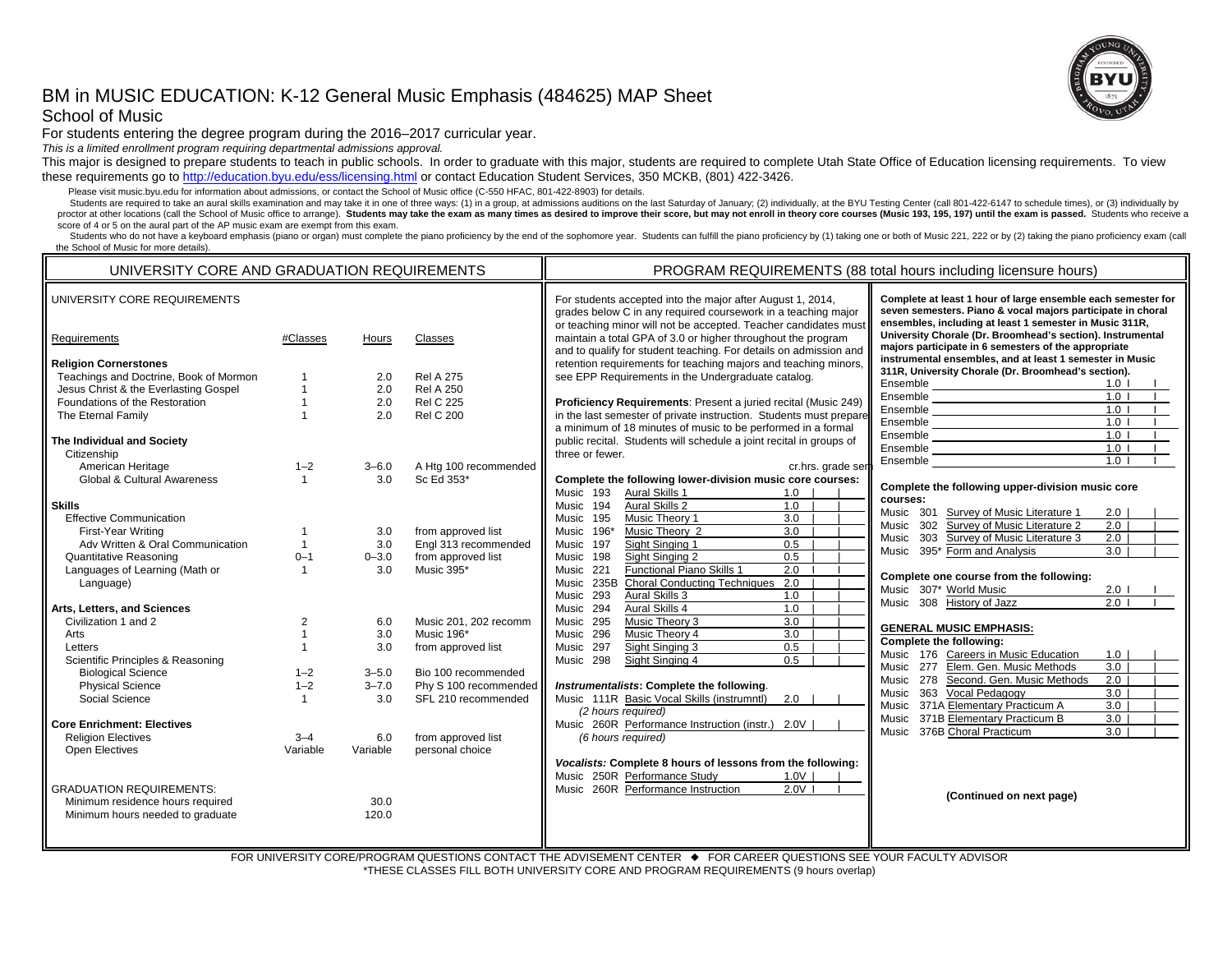### BM in MUSIC EDUCATION: K-12 General Music Emphasis (484625) 2016–2017

#### (**Continued from previous page)**

#### **PROFESSIONAL EDUCATION COMPONENT**

#### **Complete the following**

|  | Music 276 Exploration of Music Teaching 4.0    |      |  |  |
|--|------------------------------------------------|------|--|--|
|  | Music 379 Pre-Student Teaching                 | 20   |  |  |
|  | Sc Ed 350 Adolescent Dev. In Education         | - 20 |  |  |
|  | Sc Ed 353* Multicultural Ed for Second, Ed 2.0 |      |  |  |
|  |                                                |      |  |  |

Note: FBI fingerprint and background clearance must be completed prior to enrollment in Music 276.

|  |  | Complete 12 hours of student teaching: |  |
|--|--|----------------------------------------|--|
|--|--|----------------------------------------|--|

Music 476 Secondary Student Teaching 12.0VI l

Note: All professional education courses (above) and Music 260R and 363 credit hours musT be completed prior to student teaching (Music 476).

#### **The following courses are strongly recommended.**

|  | El Ed 340 Children's Literature | 3.0 |  |  |
|--|---------------------------------|-----|--|--|
|  | Music 372A Woodwind Workshop    | 1.0 |  |  |
|  | Music 373 Brass Workshop        | 1.O |  |  |
|  | Music 375A String Workshop      | 1 በ |  |  |
|  | Music 468 Jazz Pedagogy         | 1 በ |  |  |
|  | Music 482 Choral Arranging      | 1 በ |  |  |
|  | SFL 210 Human Development       | 3.0 |  |  |
|  |                                 |     |  |  |

| First-Year Writing or American Heritage<br>Civilization 1 (Music 201 recommended)<br>Music 160R<br>Religion Cornerstone course<br>Ensemble<br><b>General Education courses</b><br>Total Hours                             | 3.0<br>3.0<br>1.0<br>2.0<br>1.0<br>3.0<br>13.0 |
|---------------------------------------------------------------------------------------------------------------------------------------------------------------------------------------------------------------------------|------------------------------------------------|
| 2nd Semester<br>First-year Writing or American Heritage<br>Civilization 2 (Music 202 recommended)<br>Music 176 (WSu)<br>Religion Cornerstone course<br>Ensemble<br><b>General Education courses</b><br><b>Total Hours</b> | 3.0<br>3.0<br>1.0<br>2.0<br>1.0<br>3.0<br>13.0 |
| (Admission to Program)                                                                                                                                                                                                    |                                                |
| Spring<br>Music 193 (FSp)<br>Music 195 (FSp)<br>Music 197 (FSp)<br>Religion or GE<br><b>Total Hours</b>                                                                                                                   | 1.0<br>3.0<br>0.5<br>$2 - 3.0$<br>$6.5 - 7.5$  |
| Summer<br>Music 194 (WSu)<br>Music 196 (WSu)<br>Music 198 (WSu)<br>Religion or GE<br><b>Total Hours</b>                                                                                                                   | 1.0<br>3.0<br>0.5<br>$2 - 3.0$<br>$6.5 - 7.5$  |
| <b>SOPHOMORE YEAR</b><br>3rd Semester<br>Music 221 (FSp)<br>Music 260R (FWSp)<br>Music 276 (F)<br>Music 293, 295, 297 (FSp)<br>Music 235B (FWSp)<br>Religion Cornerstone course<br>Ensemble                               | 2.0<br>2.0<br>4.0<br>4.5<br>2.0<br>2.0<br>1.0  |

17.5

*Suggested Sequence of Courses*

**FRESHMAN YEAR**1st Semester

| 4th Semester                              |           | <b>SENIOR YEAR</b>              |      |
|-------------------------------------------|-----------|---------------------------------|------|
| Music 260R (vocalists) (FWSp              | 2.0       | 7 <sup>th</sup> Semester        |      |
| or Music 111R (instrumentalists) (FWSpSu) |           | Music 250R (FWSp) (Vocalists)   | 1.0  |
| Music 277 (W)                             | 3.0       | Music 303                       | 2.0  |
| Music 294, 296, 298 (WSu)                 | 4.5       | Music 307 or 308                | 2.0  |
| Music 395 (FWSp)                          | 3.0       | Music 363                       | 3.0  |
| Ensemble                                  | 1.0       | Music 379                       | 2.0  |
| <b>Religion elective</b>                  | 2.0       | Sc Ed 353                       | 2.0  |
| <b>Total Hours</b>                        | 15.5      | <b>General Education course</b> | 3.0  |
|                                           |           | Ensemble                        | 1.0  |
| Spring                                    |           | <b>Total Hours</b>              | 16.0 |
| Sc Ed 350                                 | 2.0       |                                 |      |
| <b>Total Hours</b>                        | 2.0       | 8th Semester                    |      |
|                                           |           | Music 476 (FW)                  | 12.0 |
| <b>JUNIOR YEAR</b>                        |           | <b>Total Hours</b>              | 12.0 |
| 5th Semester                              |           |                                 |      |
| Music 249 (FWSp)                          | 0.0       |                                 |      |
| Music 260R (FWSp) or 250R (vocalists)     | $1 - 2.0$ |                                 |      |
| Music 278 (F)                             | 2.0       |                                 |      |
| Music 301                                 | 2.0       |                                 |      |
| <b>Music 371A (F)</b>                     | 3.0       |                                 |      |
| Religion Cornerstone course               | 2.0       |                                 |      |
| <b>General Education courses</b>          | 6.0       |                                 |      |
| Ensemble                                  | 1.0       |                                 |      |
| <b>Total Hours</b>                        | 17-18.0   |                                 |      |
|                                           |           |                                 |      |
|                                           |           |                                 |      |
| 6th Semester                              |           |                                 |      |
| Music 250R (Vocalists)                    | 1.0       |                                 |      |
| Music 302                                 | 2.0       |                                 |      |
| Music 371B                                | 3.0       |                                 |      |
| Music 376B                                | 3.0       |                                 |      |
| <b>Religion elective</b>                  | 2.0       |                                 |      |
| <b>General Education courses</b>          | 3.0       |                                 |      |
| Ensemble                                  | 1.0       |                                 |      |
| <b>Total Hours</b>                        | 15.0      |                                 |      |
|                                           |           |                                 |      |
|                                           |           |                                 |      |

C-550 Harris Fine Arts Center D-444 Harris Fine Arts CenterTelephone: (801) 422-8903 Telephone: (801) 422-3777 music@byu.edu cfacadvise@byu.edu

School of Music Fine Arts & Communications College Advisement Center Brigham Young University, Provo, UT 84602 Brigham Young University, Provo, UT 84602 cfacadvise.byu.edu

**Note:** Students are encouraged to complete an average of 16–17 credit hours each semester or 32–33 credit hours each year, which could include spring and/or summer terms. Taking fewer credits substantially increases the cost and the number of semesters to graduate.

**Total Hours**